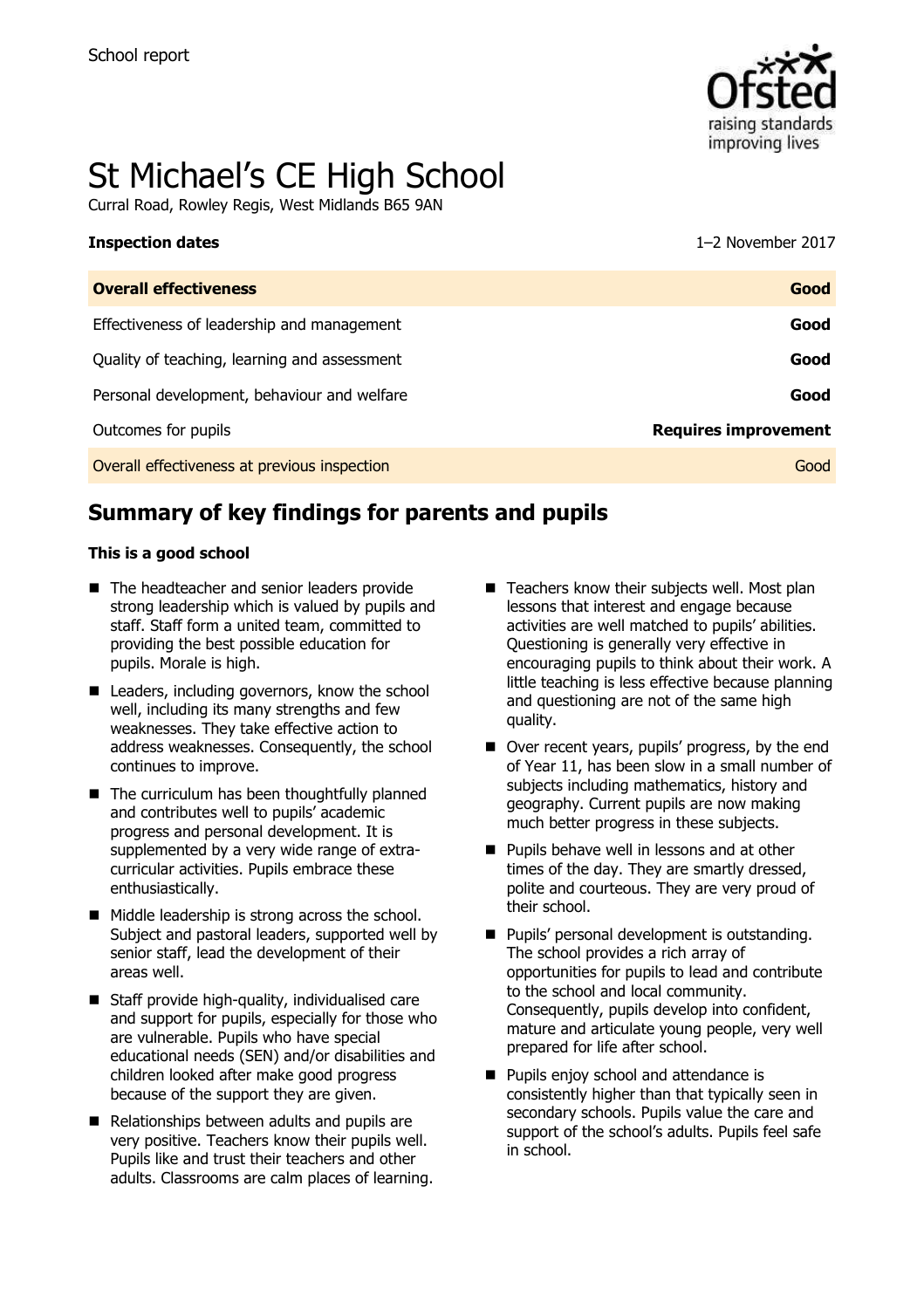

# **Full report**

### **What does the school need to do to improve further?**

- **IMPROVE OUTCOMES at the end of Year 11 in subjects where pupils' progress has been** slow, including mathematics, by ensuring that all teachers consistently:
	- plan activities that are well matched to what pupils already understand, know and can do
	- use questions to make pupils think deeply about their work
	- develop pupils' literacy and numeracy skills in subjects other than English and mathematics.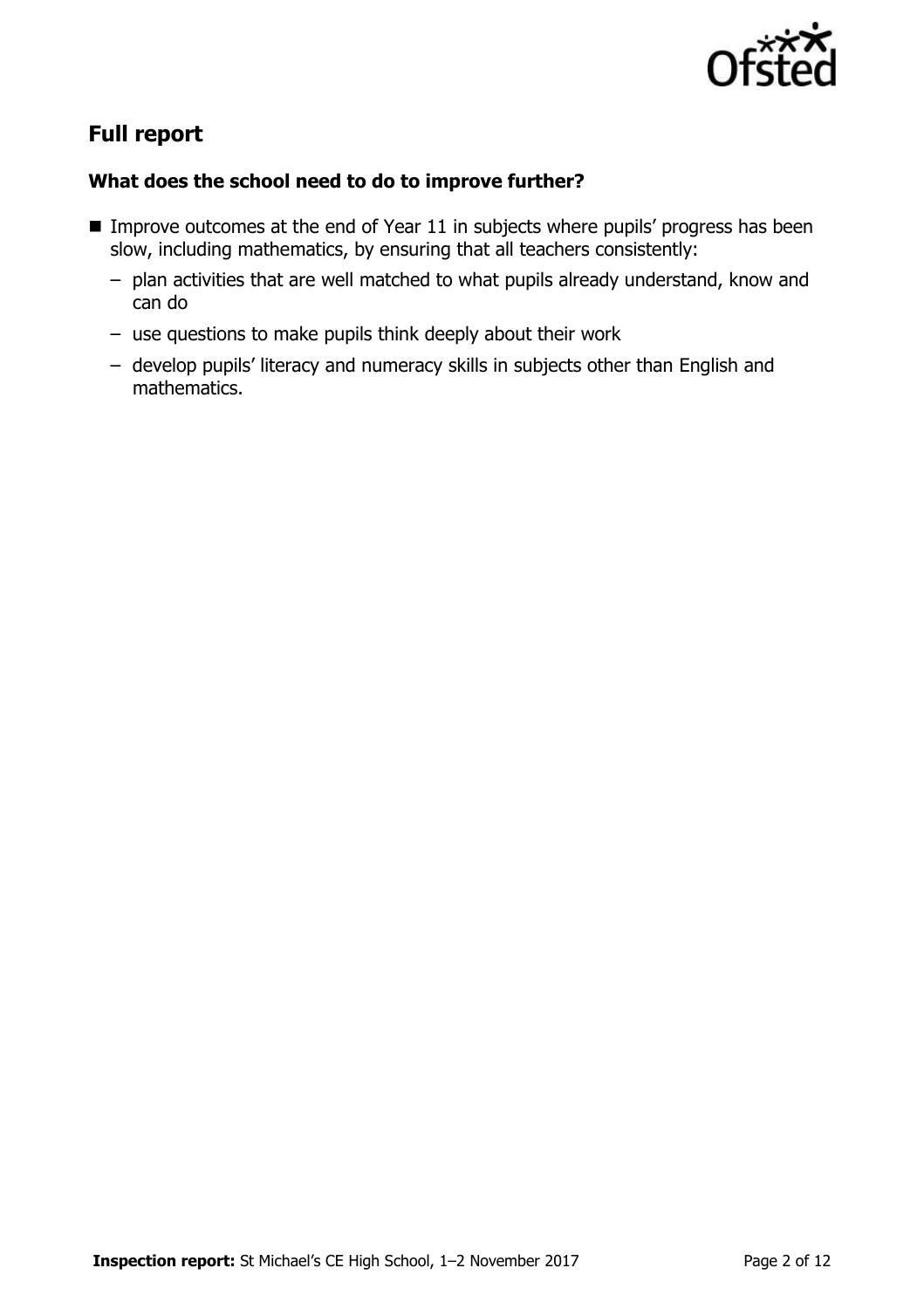

## **Inspection judgements**

#### **Effectiveness of leadership and management Good**

- The headteacher and senior leaders are relentless in their determination to provide the best possible education for pupils. Staff value this strong leadership and share its vision for an inclusive school where pupils are cared for and are successful academically. Almost all staff who responded to the staff inspection questionnaire said that the school is well led. All said that they are proud to work at the school and morale is high.
- Leaders know the school's strengths and weaknesses well. They address weaknesses quickly and effectively. For example, they have addressed historically weak leadership and teaching in a small number of subjects, including mathematics. Consequently, although published outcomes in these few subjects still require improvement, pupils currently in the school are making much better progress.
- The school's curriculum contains an appropriate range of subjects in each year. In key stage 4, a balance of academic and vocational options ensures that pupils study subjects that motivate and interest them. The key stage 3 curriculum has a strong focus on English and mathematics, with a view to strengthening pupils' basic skills. Leaders regularly evaluate the curriculum and make changes when they think they are necessary. For example, from September 2017, the school moved from lessons of 50 minutes to lessons of 100 minutes. Leaders made this change to reduce movement around the large school site and so make more-productive use of lesson time. The change has proved successful. The curriculum effectively supports pupils' academic and personal development. It has contributed well to improving teaching and pupils' behaviour.
- An extensive range of extra-curricular clubs, visits and activities supplements the curriculum. These include sporting, music and drama activities and also several opportunities to serve in the local community. Weekly personal, social, health and economic education lessons cover local, national and global issues. They help pupils to develop a good understanding of British values, including respect for and tolerance of others.
- Together, the school's curriculum, extra-curricular opportunities and clear ethos contribute exceedingly well to pupils' spiritual, moral, social and cultural development. Pupils demonstrate caring and welcoming attitudes to each other, to staff and to visitors. Consequently the school is a place where all pupils are accepted for who they are.
- Middle leaders form a committed and hard-working group. Pastoral middle leaders know their pupils very well and communicate effectively with colleagues across the school. Subject leaders are increasingly leading the improvement of teaching in their subjects. For example, new leaders of mathematics have overhauled the school's scheme of learning in response to pupils' needs and changes in the key stage 2 curriculum. They have revised the department's assessment practices to ensure that they and teachers know where there are gaps in pupils' understanding. Strong leadership of mathematics is one of the key reasons that pupils' progress in the subject is improving rapidly.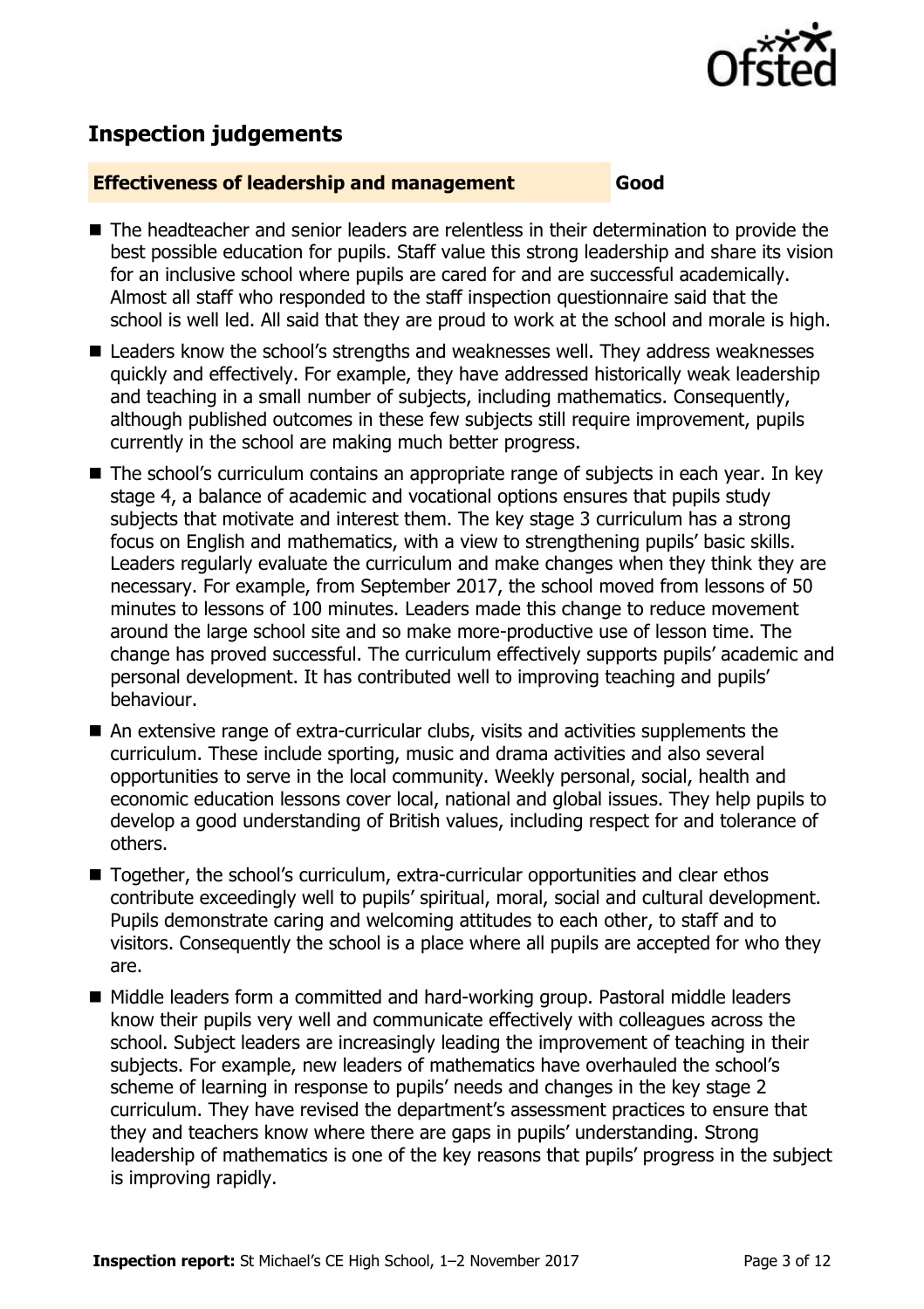

- Leaders know where teaching is strongest and where it is less effective because they regularly check using different sources of information, including observation, looking at pupils' work and analysing their attainment. Good practice is regularly shared with colleagues. Leaders target training well at the individuals, subjects or issues where it is needed. They also check that training has had the desired effect. Leaders set teachers targets that are well focused on improving teaching and pupils' progress. Almost all staff who completed the inspection questionnaire agreed that leaders use professional development to encourage, challenge and support them. Newly and recently qualified teachers told inspectors that colleagues have given them high-quality training and support.
- Teachers' use of assessment and leaders' use of assessment information are both strong in the school. Teachers accurately assess what pupils understand, know and can do. They use this information well to help pupils understand what they need to do next in order to improve their work. Leaders use assessment information to identify pupils who are beginning to fall behind and then provide extra support to help them to catch up. This effective practice underpins the strong and improving progress of pupils and groups of pupils across the school. For example, it is a key reason why disadvantaged pupils are making increasingly good progress.
- Leaders use the pupil premium and literacy and numeracy catch-up premium well to support those pupils for whom it is intended. Disadvantaged pupils are benefiting from effective teaching and extra help when they need it. Pupils who join the school with weak basic skills are catching up with their peers because of the curriculum's strong focus on literacy and numeracy in key stage 3.
- $\blacksquare$  Provision for pupils who have SEN and/or disabilities is very effective. Leaders have trained teachers well to plan lessons that meet the needs of these pupils. Teaching assistants provide skilful and well-planned support in lessons. Any pupil who needs extra help is provided with it. Pupils in the school's focus provision are fully integrated into lessons and wider school life, as are other pupils who have SEN and/or disabilities. These pupils make good progress and leaders are therefore making good use of additional funding for SEN.
- High-quality pastoral care and support for pupils is evident throughout the school. The local authority and other agencies recognise this as a particular strength. One consequence is that there is a large number of children looked after placed in the school. Support for these pupils, as for other vulnerable pupils, is of a very high quality. The attendance of this group is high and their progress is strong. At the end of Year 11 they achieve good qualifications and move on to further education. They are well prepared for life after school.

#### **Governance of the school**

- Governors ensure that they are well informed about the school's performance. All governors have a link to aspects of school life, such as safeguarding, SEN and different subject areas. They visit the school to meet with staff and speak with pupils. They then report to committees or the full governing body.
- Governors reflect on their own performance and seek to improve their effectiveness. To this end, they commissioned an independent review of governance in January 2017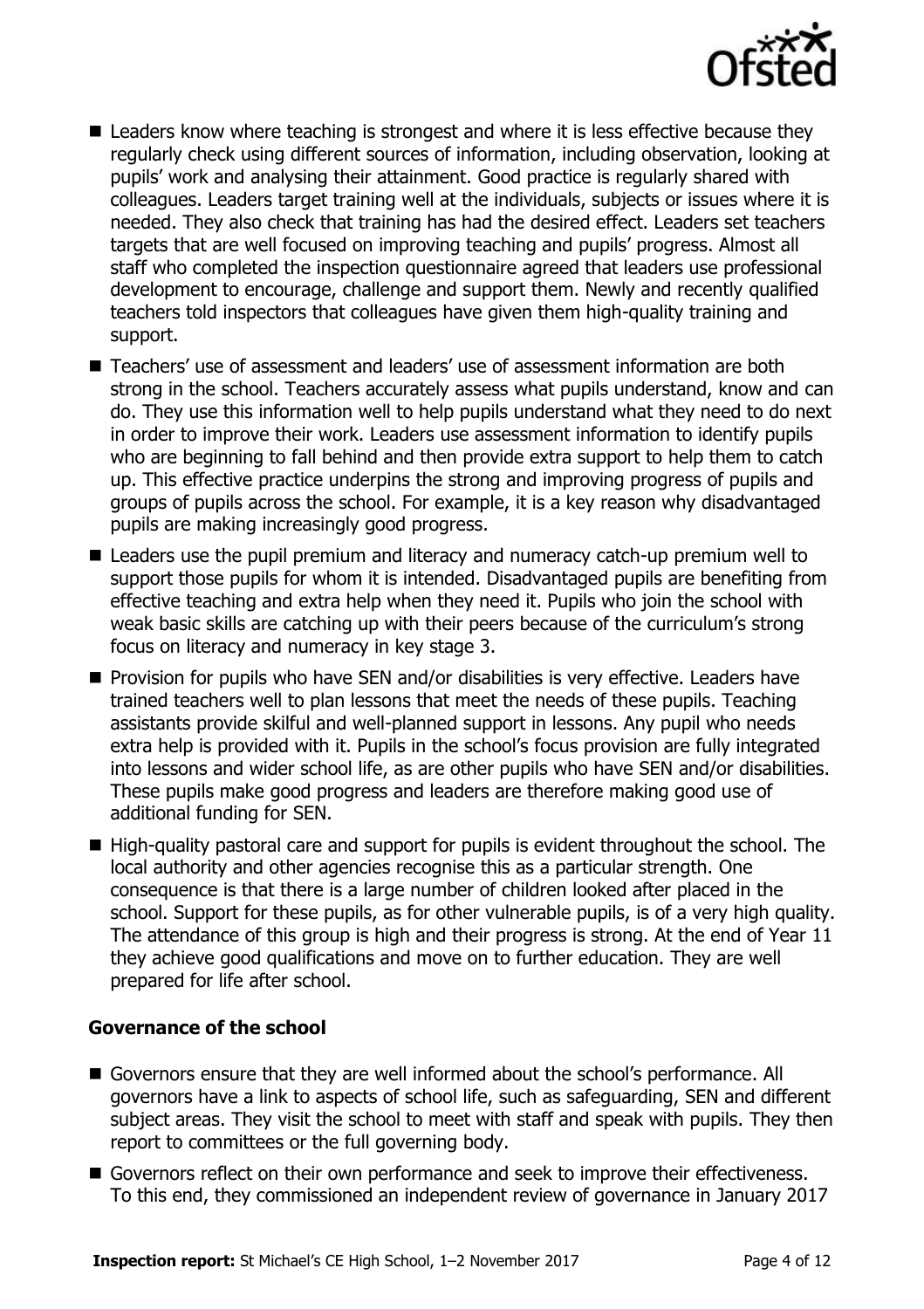

and have carried out their own audit of governors' skills. They have undertaken training in safeguarding and interpreting published school performance data. Consequently, the governing body has a good level of knowledge and expertise, which it is using increasingly well to question leaders and hold them to account.

■ Statutory duties are carried out with diligence. For example, governors regularly check that safeguarding arrangements are effective. Similarly, they keep a close eye on how the school's budget is spent, checking that targeted funding is having sufficient impact.

#### **Safeguarding**

- $\blacksquare$  The arrangements for safeguarding are effective.
- The leadership of this area is strong. Staff are well trained to spot the signs that a pupil might need extra help. Systems are clear and well understood by all. Consequently, staff readily pass on to leaders any concerns they have, secure in the knowledge that they will be treated seriously and appropriately. The school has several senior staff who have been trained to a high level in safeguarding and they use this expertise well to ensure that pupils who need extra help get the support they require.
- $\blacksquare$  Members of staff take their responsibility to care for and keep pupils safe very seriously. All staff who completed their inspection questionnaire said that pupils are safe in school and that bullying is dealt with effectively.
- The overwhelming majority of parents who completed a school survey this year said that their children feel safe in school. A small number of parents who responded to Parent View said that their children do not feel safe in school and that bullying is not dealt with well. Inspectors found no evidence to support these views. They spoke with many pupils during the inspection and all said that they feel safe in school.

#### **Quality of teaching, learning and assessment Good**

- Teaching is consistently strong across subjects. Leaders have successfully eliminated the small amount of weaker teaching that was previously apparent in some subjects. Consequently, current pupils are making good progress in most subjects and years.
- Most teaching is characterised by effective planning. Teachers know their pupils well and plan activities that are well matched to their abilities and needs. Consequently, levels of challenge are high and pupils who need extra help are well supported. A little teaching is less effective because planning does not take into account what pupils already understand, know and can do. When this is the case, pupils either find the work too easy or are unable to attempt tasks confidently.
- $\blacksquare$  Most teachers use questioning very effectively. They insist on full answers, asking pupils to think again or to add more detail when responses are brief or superficial. This makes pupils think about their responses and so deepens their understanding of their work. Occasionally, questioning is less effective. When this is the case, teachers are too accepting of brief or incomplete responses.
- Relationships in classrooms are warm and respectful. Pupils trust their teachers and value their support and that of their peers. Consequently, pupils are confident learners.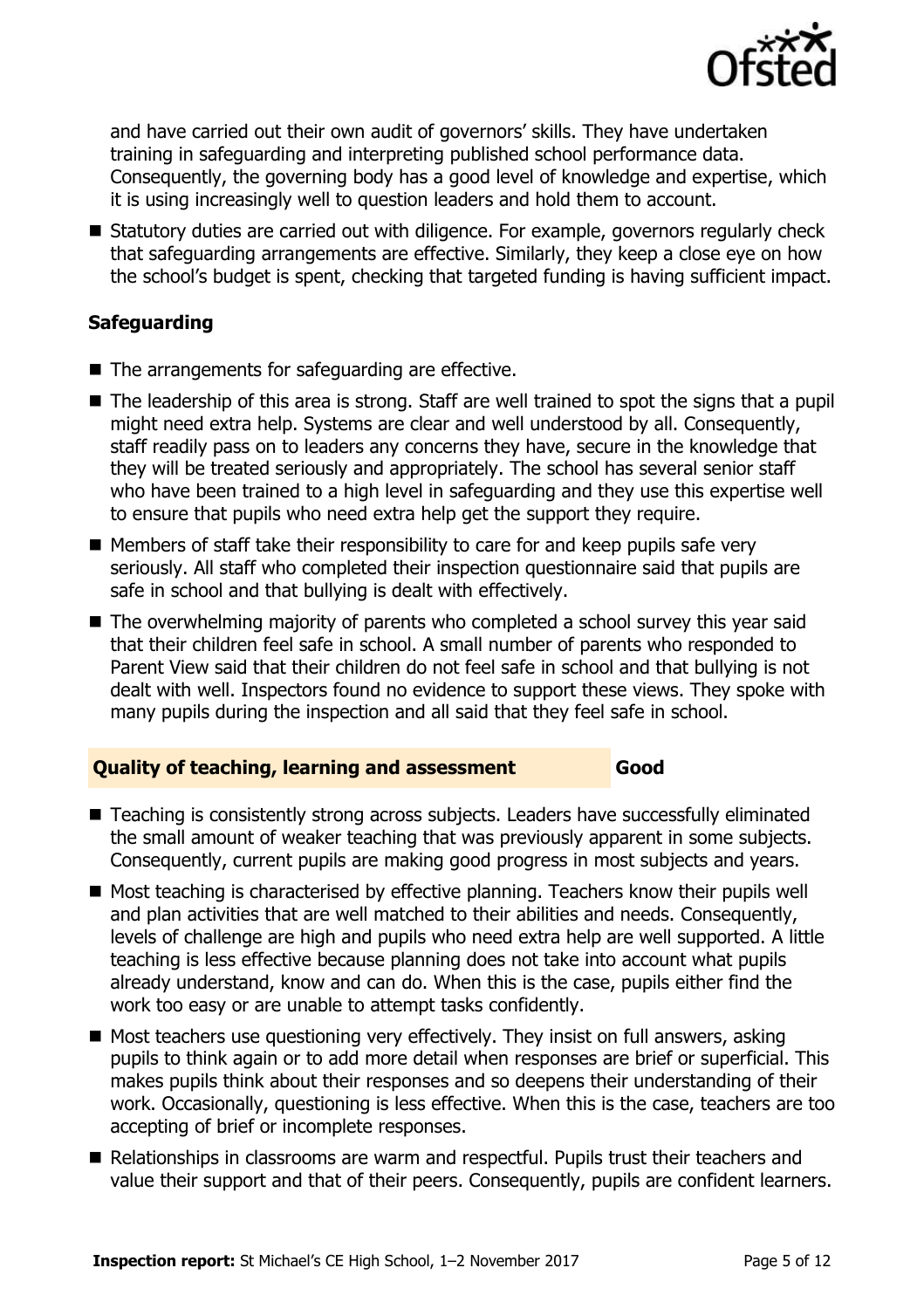

They are not afraid to have a go at challenging work. They are happy to ask their teachers questions if they do not understand something.

- Teaching meets the needs of pupils who have SEN and/or disabilities well. Leaders have trained teachers well. Consequently, teachers plan activities in which these pupils succeed. Teaching assistants provide extra, expert support in class when it is needed.
- Leaders' efforts to promote literacy and numeracy in subjects other than English and mathematics are beginning to have an impact. In several subjects, teachers plan lessons with a view to helping to improve pupils' basic skills. However, this is not yet a consistent picture across the school and teaching does not always support pupils' literacy and numeracy development.

#### **Personal development, behaviour and welfare Good**

#### **Personal development and welfare**

- The school's work to promote pupils' personal development and welfare is outstanding.
- **Pupils are confident learners. They are keen to do well, they work hard and take pride** in their work. Their books are typically well organised and work is well presented. Pupils value their teachers' feedback and actively improve their work as a result.
- **Pupils feel safe and well cared for in school. All pupils who spoke with inspectors** confirmed this. They also told inspectors that bullying is very rare and any that does happen is dealt with well by adults. Pupils trust the school's staff to deal with bullying or any other problem they might have. Older pupils have been taught about how to cope with examination stress. There is additional support available for any who are struggling with stress or any other mental health issue.
- **Pupils know how to keep themselves safe from potential dangers. They are taught** about the risks that can arise using the internet. For example, the school has its own social media platform, 'Safebook', which helps pupils to learn how to use social media safely and responsibly.
- **Pupils are encouraged to express their views about the school and they do so readily** and confidently. Leaders ensure that as many pupils as possible are involved in sharing their opinions. For example, pupils have set up the 'STAR Committee', a group for disabled pupils, who meet to discuss issues specific to their needs. These pupils were recently instrumental in the purchase of accessible gym equipment.
- Leaders work hard to help parents understand the potential dangers their children might face. The school takes part in the '21st Century Child' programme. Working in partnership with several agencies, including the police, women's aid and trading standards, the school is educating pupils and their parents about issues such as drugs and alcohol, illicit goods and the impact of pornography on young people.
- $\blacksquare$  Pupils are very much involved with the local community. For example, pupils recently participated in a 'Poppies and People' project, where they researched the history of names on a local war memorial for a civic service of remembrance.
- They are actively involved in raising money for local, national and international charities. Over recent years, pupils have raised more than £24,000 for charities.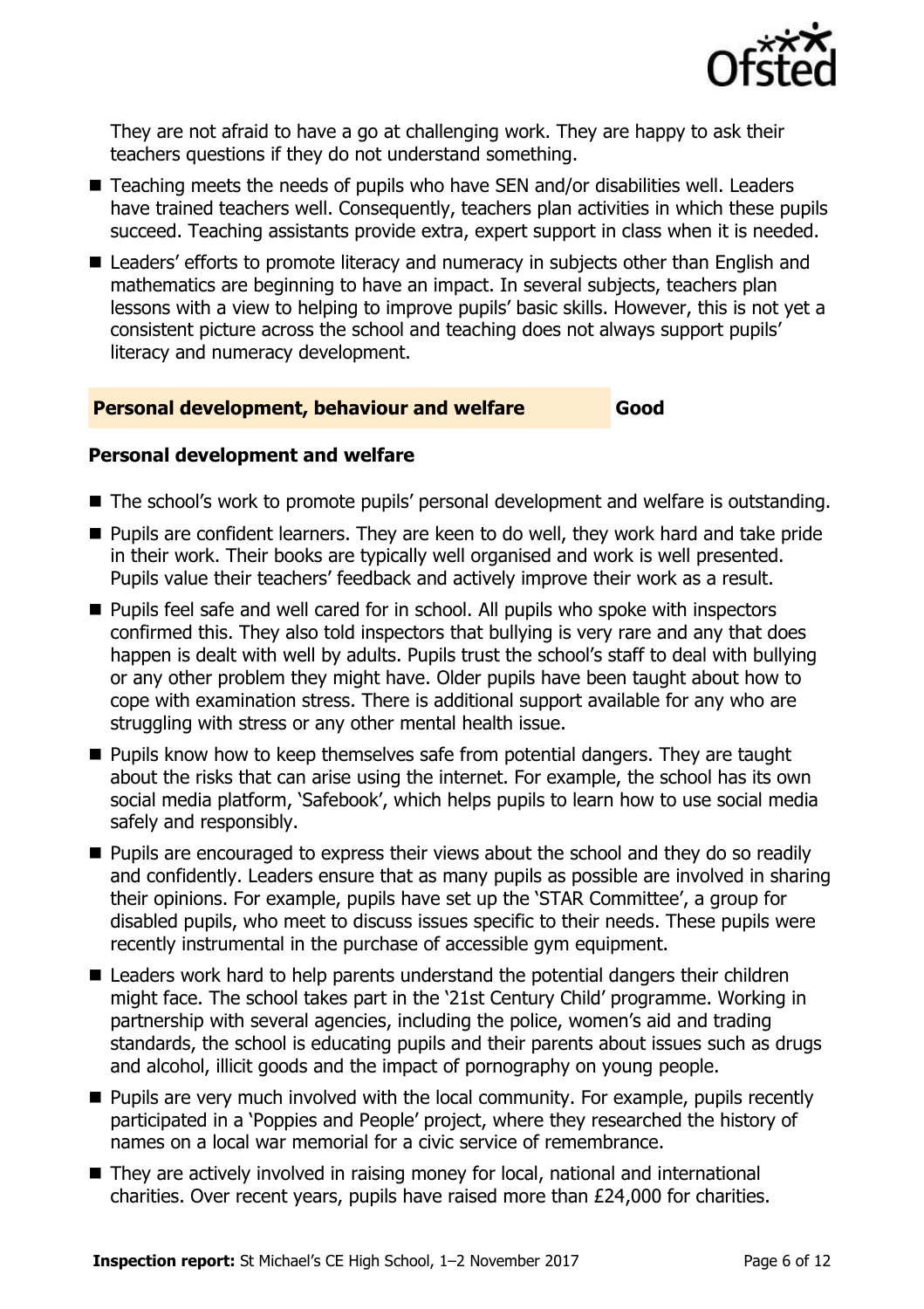

- A high-quality careers education programme runs throughout the school. It includes visiting speakers, visits to colleges and universities, a week of work experience in Year 10 and individual interviews in Year 11. Pupils told inspectors that they feel well supported in making subject choices in Year 9 and in choosing destinations for when they leave the school. Almost all pupils move on to appropriate further education or training when they leave St Michael's.
- **Pupils attending alternative provision attend regularly, behave well and make good** progress. Staff check pupils' attendance each day and hold half-termly review meetings to monitor their progress. Leaders also visit these placements to speak with pupils and staff.

#### **Behaviour**

- $\blacksquare$  The behaviour of pupils is good.
- **Pupils behave well in lessons. They listen attentively to their teachers and to each** other. They support and encourage their classmates. Low-level disruption in lessons is rare and more-serious disruption is very rare. Systems to manage poor behaviour are used well on the few occasions when they are needed.
- The school is calm and orderly throughout the school day. Pupils move quickly and sensibly around the building between lessons. At breaktime and lunchtime, they behave maturely and show consideration for others, with a minimum of staff supervision. For example, during the inspection inspectors observed an evacuation of the school following a fire alarm. Pupils left the building quickly and calmly and assembled silently as they waited for the instruction to return to lessons.
- Leaders use exclusion appropriately, as a sanction of last resort. Since the previous inspection, the number of fixed-term exclusions increased steadily. However, since September 2016, improved behaviour has seen the number reduce sharply. Very few pupils are now excluded more than once. Support and restorative work following an exclusion ensure that most pupils do not repeat poor behaviour.
- Attendance is consistently higher than the national average for secondary schools. Staff work hard to support the families of the small number of pupils who are persistently absent. For example, a panel of governors meets with parents to encourage them to make sure that their child attends as regularly as possible. As a result, these pupils' attendance is improving.

#### **Outcomes for pupils Requires improvement**

- **Pupils' progress by the end of key stage 4 has been slow in recent years in a small** number of subjects, including mathematics, history and geography. Unvalidated GCSE results for 2017 show a considerable improvement in geography, a smaller but marked improvement in history and a modest improvement in mathematics.
- Published outcomes in mathematics have been weak for several years. The department has suffered from considerable staff turnover and has lacked stable leadership. New high-quality leadership and stable staffing from September 2016 have seen the quality of teaching and pupils' progress improve considerably. Pupils in key stage 3 are now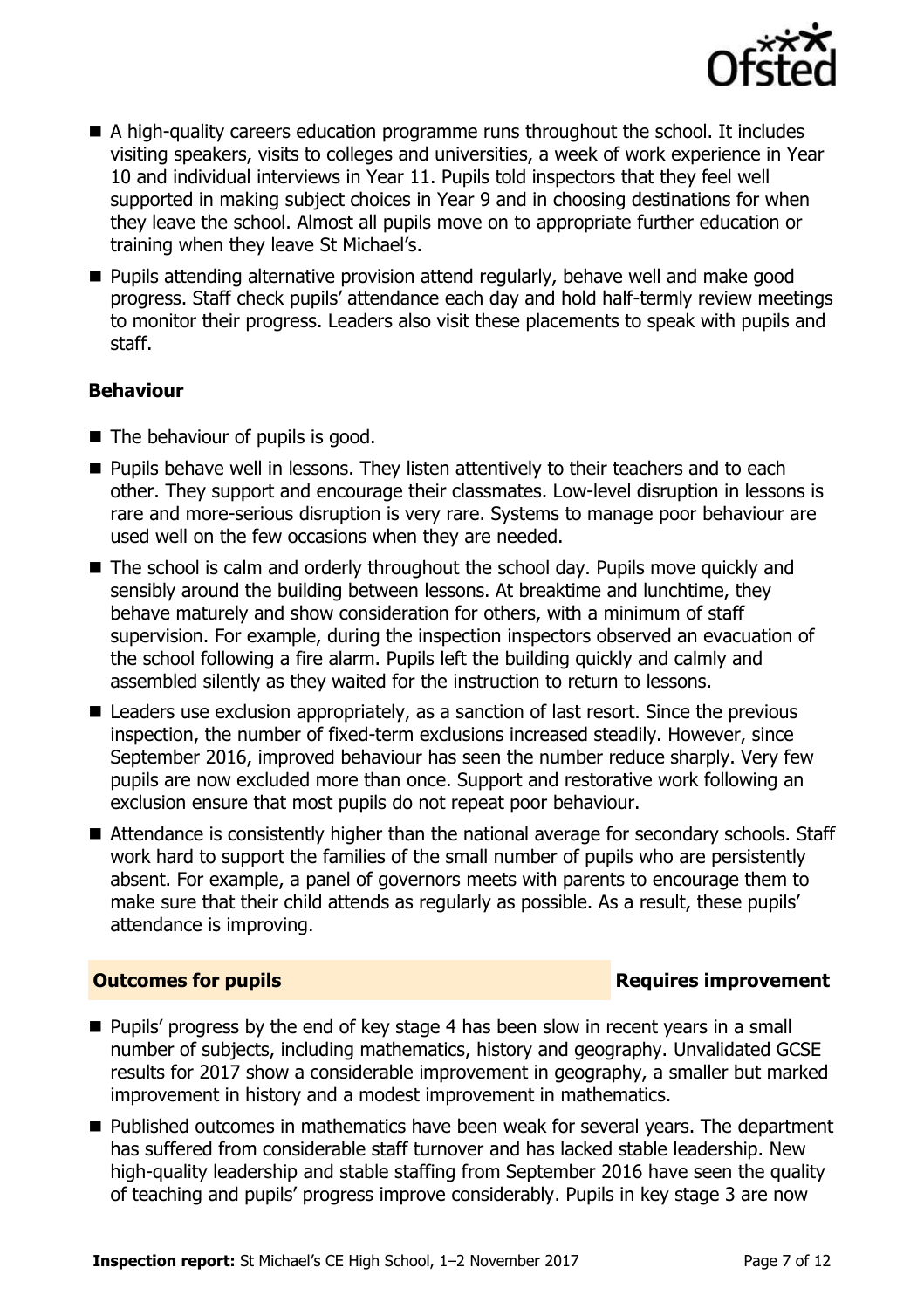

making good progress. Pupils in key stage 4, and especially in Year 11, have gaps in their knowledge because of previous weaker teaching. As a result, their progress is slower, but improving rapidly. Consequently, although pupils' outcomes still require improvement, their trajectory towards being good is both rapid and secure.

- **Pupils, including the most able pupils, make good progress in most subjects.** Unvalidated GCSE results for 2017 show pupils making strong progress in science, physical education, German, drama, dance and information and communication technology. Pupils currently in key stage 4 are making good progress across most of their subjects.
- Pupils' progress is strong across all subjects in key stage 3. Historic weaknesses in teaching in some subjects have been eliminated.
- **Pupils who have SEN and/or disabilities make good progress in all year groups. They** are very well supported in lessons and at other times. Those in the school's focus provision make the same good progress as others.
- Disadvantaged pupils' progress is strong in key stage 3 and improving rapidly in key stage 4. Unvalidated GCSE results for 2017 show that the differences between disadvantaged pupils' outcomes and those of others nationally are diminishing. In Years 7, 8 and 9, the school's assessment information, confirmed by inspection evidence, shows no significant difference in progress between these pupils and others. Leaders' efforts to promote the progress of the most able disadvantaged pupils have been particularly successful. These pupils are making better progress from their starting points than other pupils.
- Children looked after make consistently good progress. Regular and careful checks on their attainment, coupled with high-quality support when needed, ensure that these pupils thrive in school.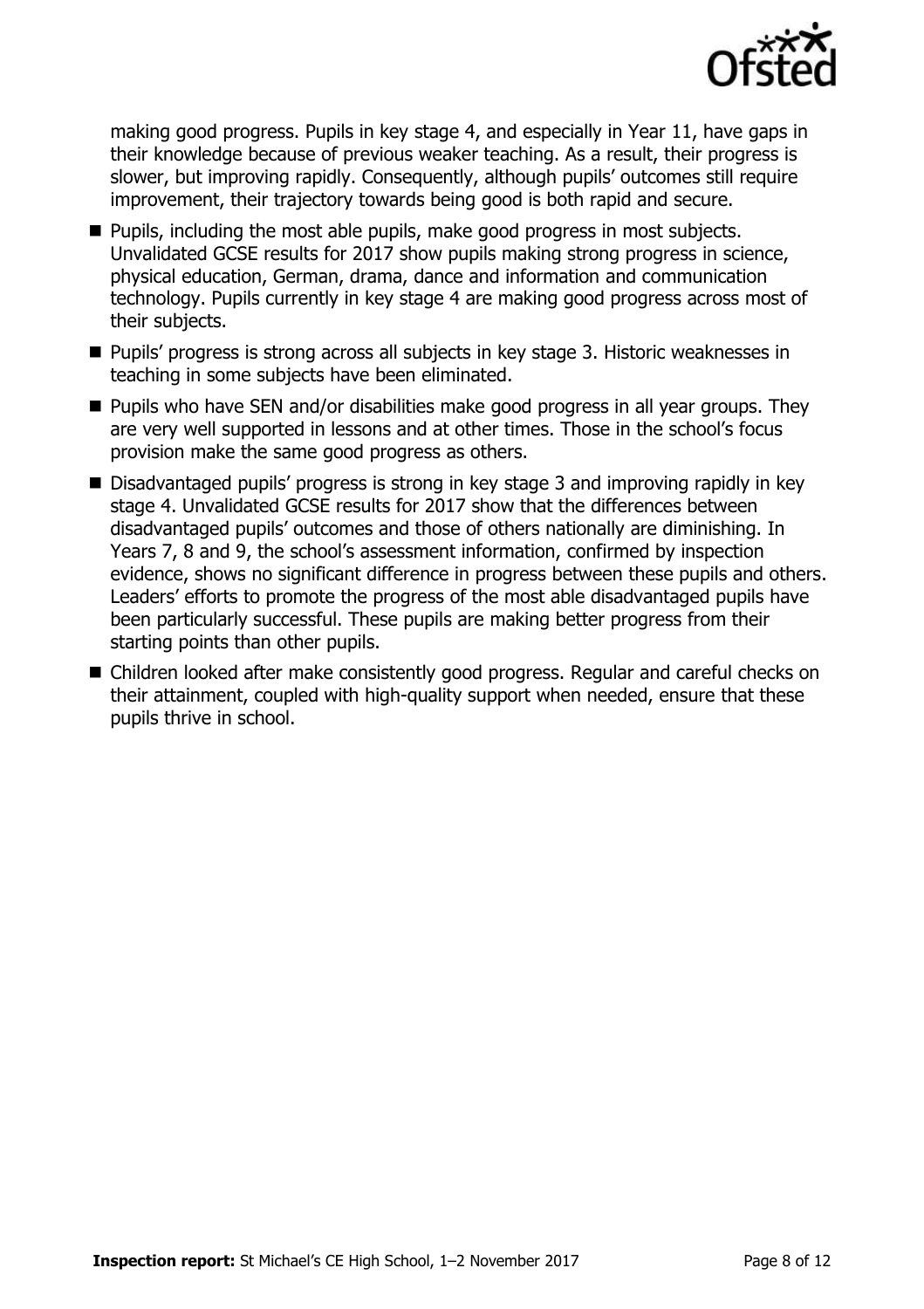

# **School details**

| Unique reference number | 104019   |
|-------------------------|----------|
| Local authority         | Sandwell |
| Inspection number       | 10037896 |

This inspection of the school was carried out under section 5 of the Education Act 2005.

| Type of school                      | Secondary comprehensive                 |
|-------------------------------------|-----------------------------------------|
| School category                     | Voluntary aided                         |
| Age range of pupils                 | 11 to 16                                |
| Gender of pupils                    | Mixed                                   |
| Number of pupils on the school roll | 1185                                    |
| Appropriate authority               | The governing body                      |
| Chair                               | <b>Colin Nicholls</b>                   |
| <b>Headteacher</b>                  | Jayne Gray                              |
| Telephone number                    | 0121 561 6881                           |
| Website                             | www.st-michaels.sandwell.sch.uk         |
| <b>Email address</b>                | headteacher@st-michaels.sandwell.sch.uk |
| Date of previous inspection         | 8-9 May 2014                            |

#### **Information about this school**

- The school meets requirements on the publication of specified information on its website.
- St Michael's CE High School is larger than the average-sized secondary school.
- Most pupils come from White British backgrounds and a small minority come from minority ethnic backgrounds. Few pupils speak English as an additional language.
- The school has an above-average proportion of disadvantaged pupils.
- The proportion of pupils who have SEN and/or disabilities is above average.
- $\blacksquare$  The school has a focus provision that provides support for up to 20 pupils who have physical disabilities and/or medical needs.
- The school has more than 20 children looked after.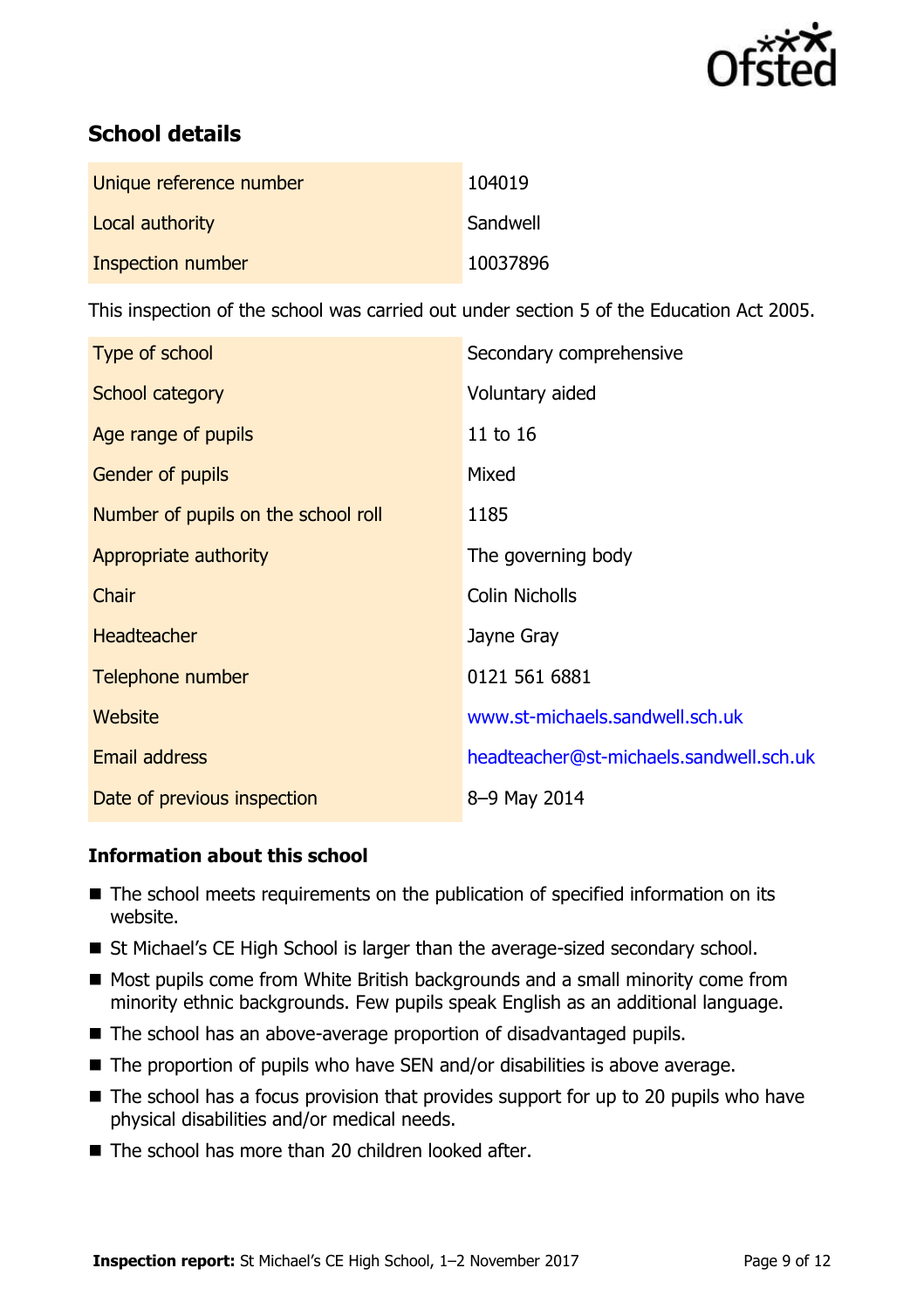

- A very small number of pupils attend provision away from the school site for a part or all of the week at Sandwell Valley School and Impact Education.
- The school meets the government's current floor standards, which are the minimum expectations for pupils' progress at the end of key stage 4.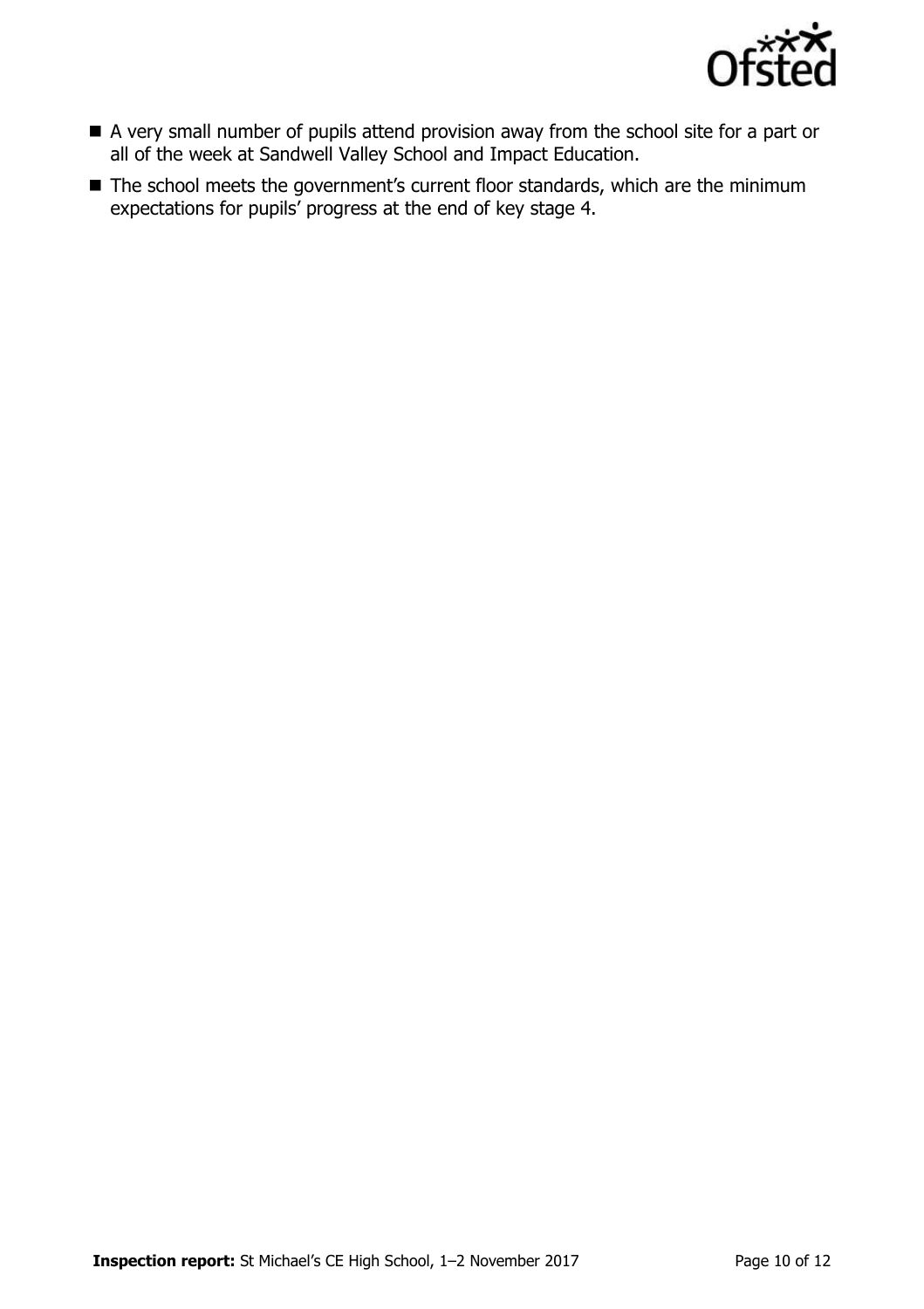

# **Information about this inspection**

- Inspectors observed learning in lessons, and some of these observations were conducted jointly with senior leaders.
- Inspectors met with six groups of pupils and talked to many others about their learning and their attitudes to, and opinions about, school. They observed pupils at breaktime and lunchtime and as they moved around the school.
- **Inspectors visited two assemblies.**
- A wide range of documents was scrutinised, including information relating to governance, attendance, behaviour, safeguarding, pupils' progress and the checks made on the quality of teaching.
- Meetings were held with the headteacher, senior leaders, middle leaders, teachers and four governors, including the chair of the governing body.
- The lead inspector met separately with two representative of the local authority.
- Inspectors took account of parents' views by considering 41 responses to Parent View, including 20 'free-text' comments, and 318 responses to the school's own parent questionnaire.
- Inspectors took account of 103 responses received on Ofsted's staff inspection questionnaire.

#### **Inspection team**

| Alun Williams, lead inspector | Her Majesty's Inspector |
|-------------------------------|-------------------------|
| <b>Huw Bishop</b>             | Ofsted Inspector        |
| <b>Elizabeth Ellis-Martin</b> | Ofsted Inspector        |
| <b>John Parr</b>              | Ofsted Inspector        |
| <b>Gwendoline Onyon</b>       | Ofsted Inspector        |